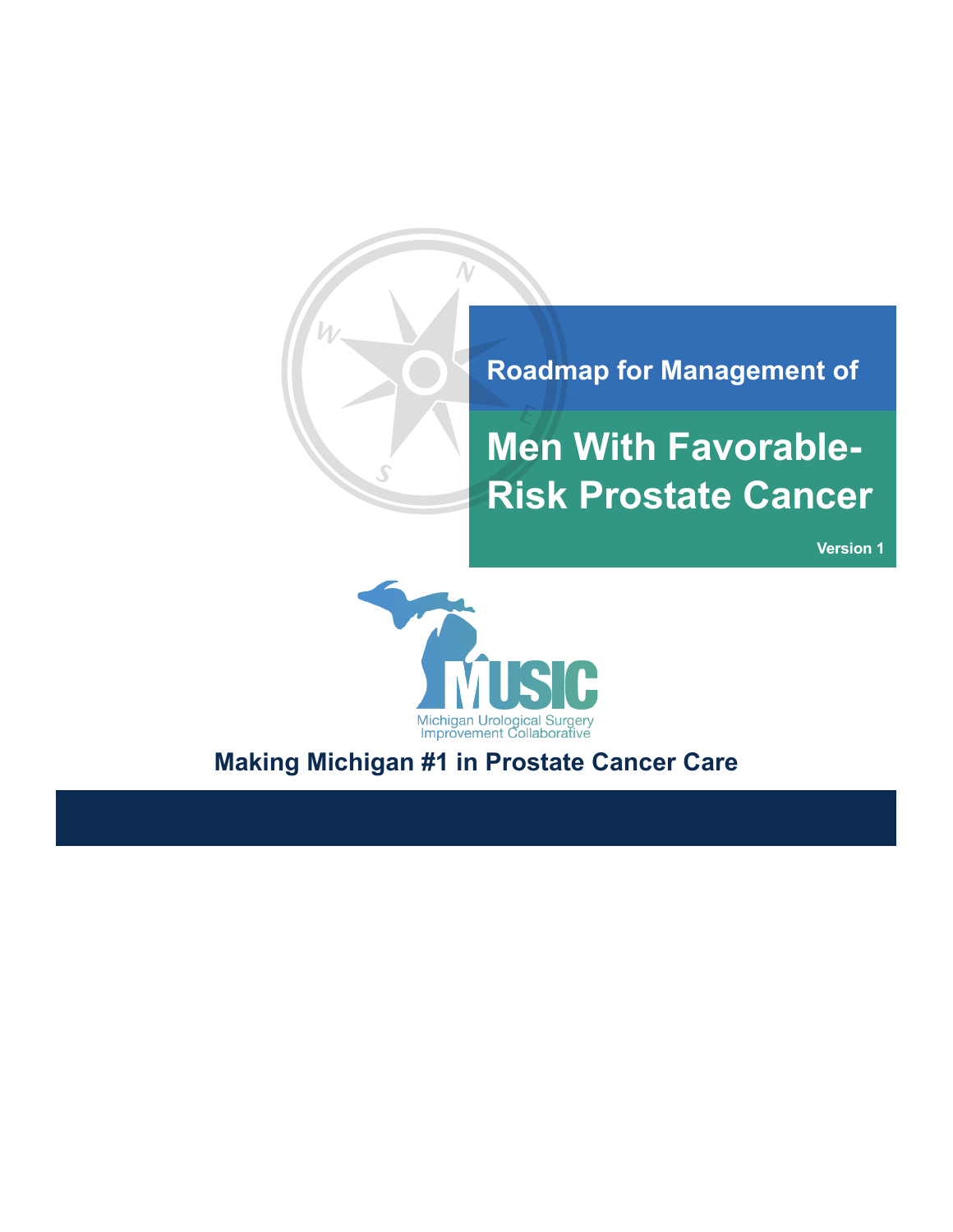

# **Roadmap for Management of Men With Favorable-Risk Prostate Cancer**

In our efforts to continuously improve quality of care for men in Michigan with prostate cancer, the Michigan Urological Surgery Improvement Collaborative (MUSIC) has developed a systematic approach for management of men with **favorable-risk, early-stage prostate cancer.**\* *We define men with favorable-risk prostate cancer as patients with early-stage tumors with a Gleason Score of 6 or less, as well as select patients with low-volume Gleason Score 3+4=7 cancer. After diagnosis, these men should consider Active Surveillance (AS) as one management option.*

This roadmap outlines an approach to management of patients with favorable-risk prostate cancer that was developed in the MUSIC collaborative. This approach divides care into two distinct phases that begin at the time of diagnosis:

# **1) Consideration Phase: Steps to take while considering AS**

#### **2) Surveillance Phase: A roadmap for how to perform AS**

\*This document is not intended for men with higher-risk prostate cancer (i.e., high-volume Gleason 3+4=7 or greater). For these men, definitive local treatment is most commonly recommended, but individual discussions will be necessary to determine the best course of action for an individual patient.

#### **Introduction**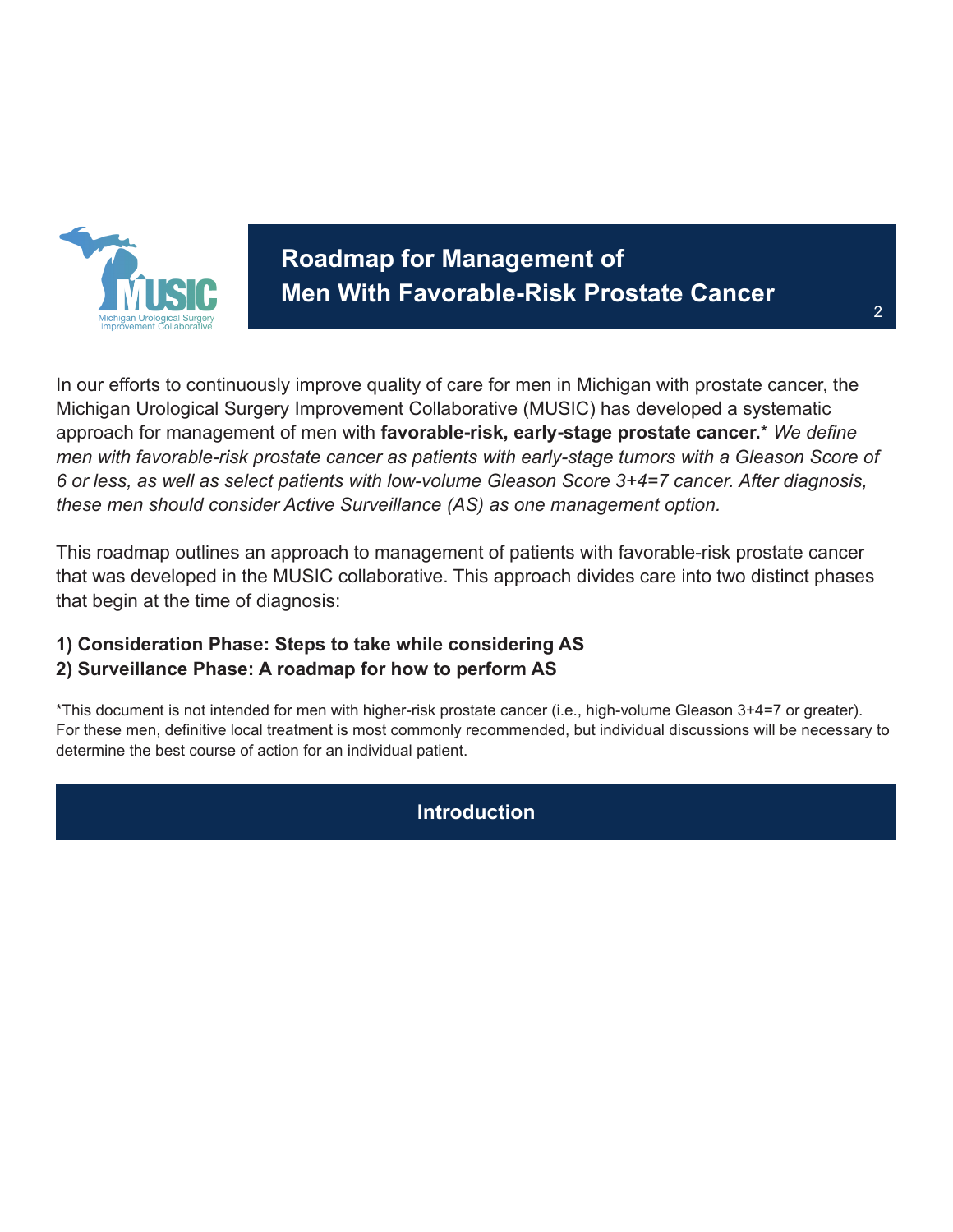

# **Management Phases for Men with Favorable-Risk Prostate Cancer**

MUSIC's roadmap for men with favorable-risk prostate cancer divides the management process into two distinct phases: The **Consideration Phase** and the **Surveillance Phase**.



#### **Management Phases for Men with Favorable-Risk Prostate Cancer**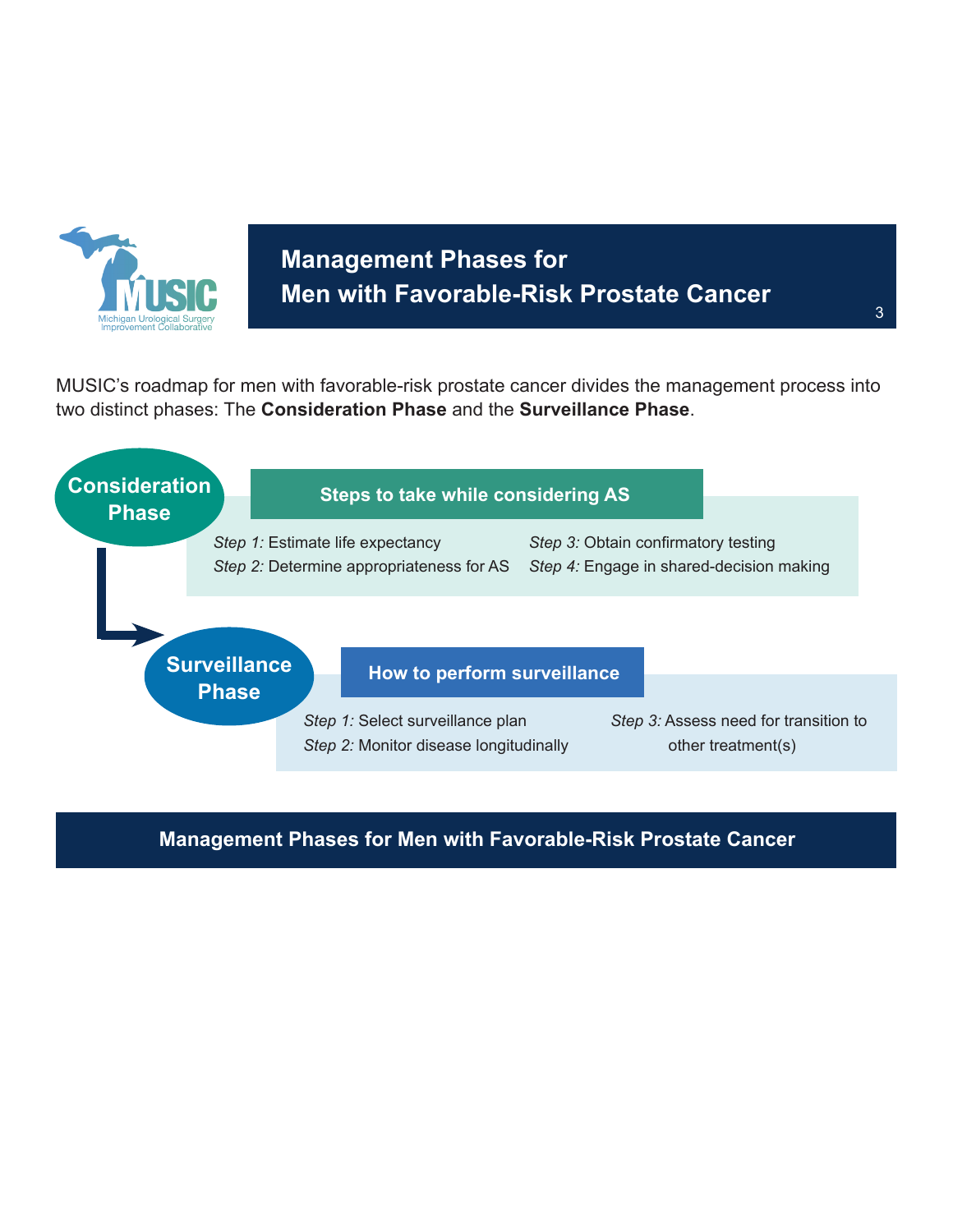

#### **Consideration Phase**

The Consideration Phase involves four important steps in determining who is appropriate for Active Surveillance:

*Step 1:* Estimate life expectancy

*Step 2:* Determine appropriateness for AS based on MUSIC criteria\*

*Step 3:* Obtain confirmatory testing to further evaluate appropriateness

*Step 4:* Engage in shared-decision making to make a management decision

\*Some men will choose treatment at this point based on preference or uncertainty around appropriateness for AS.



**Consideration Phase: Steps to Take While Considering Active Surveillance**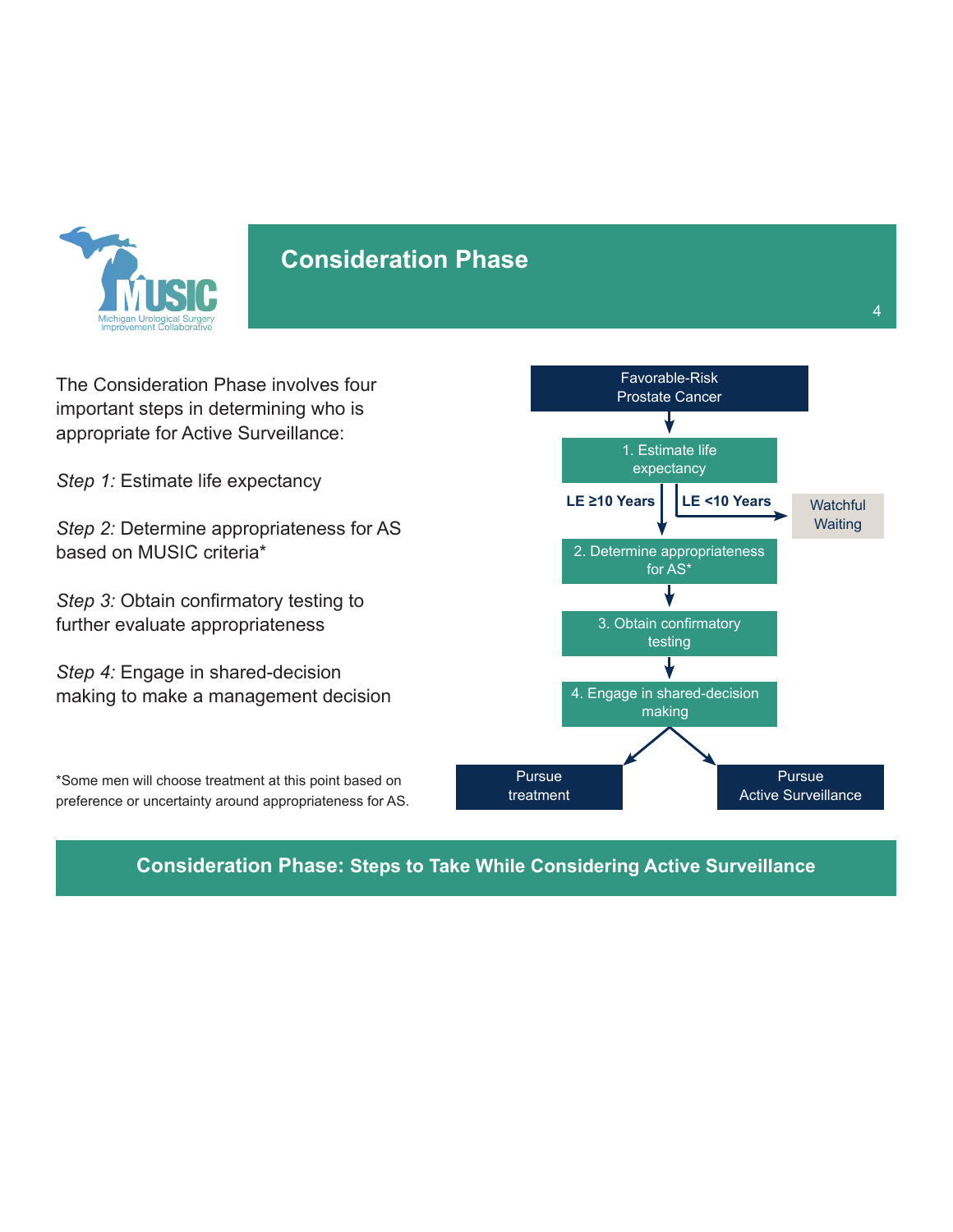

# **Step 1: Estimate Life Expectancy**

| LIFE EXPECTANCY TOOL FOR PROSTATE CANCER CARE |                                                                                                                                   |        |                  |                                       |                                                                                                                     |             |
|-----------------------------------------------|-----------------------------------------------------------------------------------------------------------------------------------|--------|------------------|---------------------------------------|---------------------------------------------------------------------------------------------------------------------|-------------|
|                                               | Select comorbid conditions.<br>Sum all comorbidity points to determine comorbidity group.<br>STEP 2<br>STEP 1                     |        |                  |                                       |                                                                                                                     |             |
| Points                                        | Condition                                                                                                                         |        | $\Box$           |                                       |                                                                                                                     |             |
| 5                                             | $\Box$ COPD<br>$\Box$ CHF<br>□ Moderate/severe liver disease<br>$\Box$ Chronic renal failure<br>$\square$ Dementia<br>$\Box$ AIDS | STEP 3 |                  | $0 =$ None $\Box$ 1 to 4 = Low/Medium | $\Box \ge 5$ = High<br>Age at which life expectancy is estimated to be <10 years<br>(based on race and comorbidity) |             |
| 3                                             | $\Box$ Cerebrovascular disease<br>$\Box$ Paralysis<br>$\square$ Diabetes<br>□ Peripheral vascular disease                         |        | Race             | <b>None</b>                           | Comorbidity<br><b>Low/Medium</b>                                                                                    | <b>High</b> |
| $\overline{2}$                                | $\Box$ Rheumatologic disease<br>$\Box$ Acute MI                                                                                   |        | All Men          | 80                                    | 77                                                                                                                  | 66          |
| 1                                             | $\Box$ Peptic ulcer<br>□ History of MI                                                                                            |        | <b>White Men</b> | 80                                    | 77                                                                                                                  | 66          |
| $\bf{0}$                                      | $\Box$ No comorbidities                                                                                                           |        | <b>Black Men</b> | 80                                    | 76                                                                                                                  | $<$ 66      |

If a favorable-risk prostate cancer patient is older than the age listed for their comorbidity group and race, then estimated life expectancy is less than 10 years and Watchful Waiting is often recommended.

#### **Consideration Phase: Estimate Life Expectancy**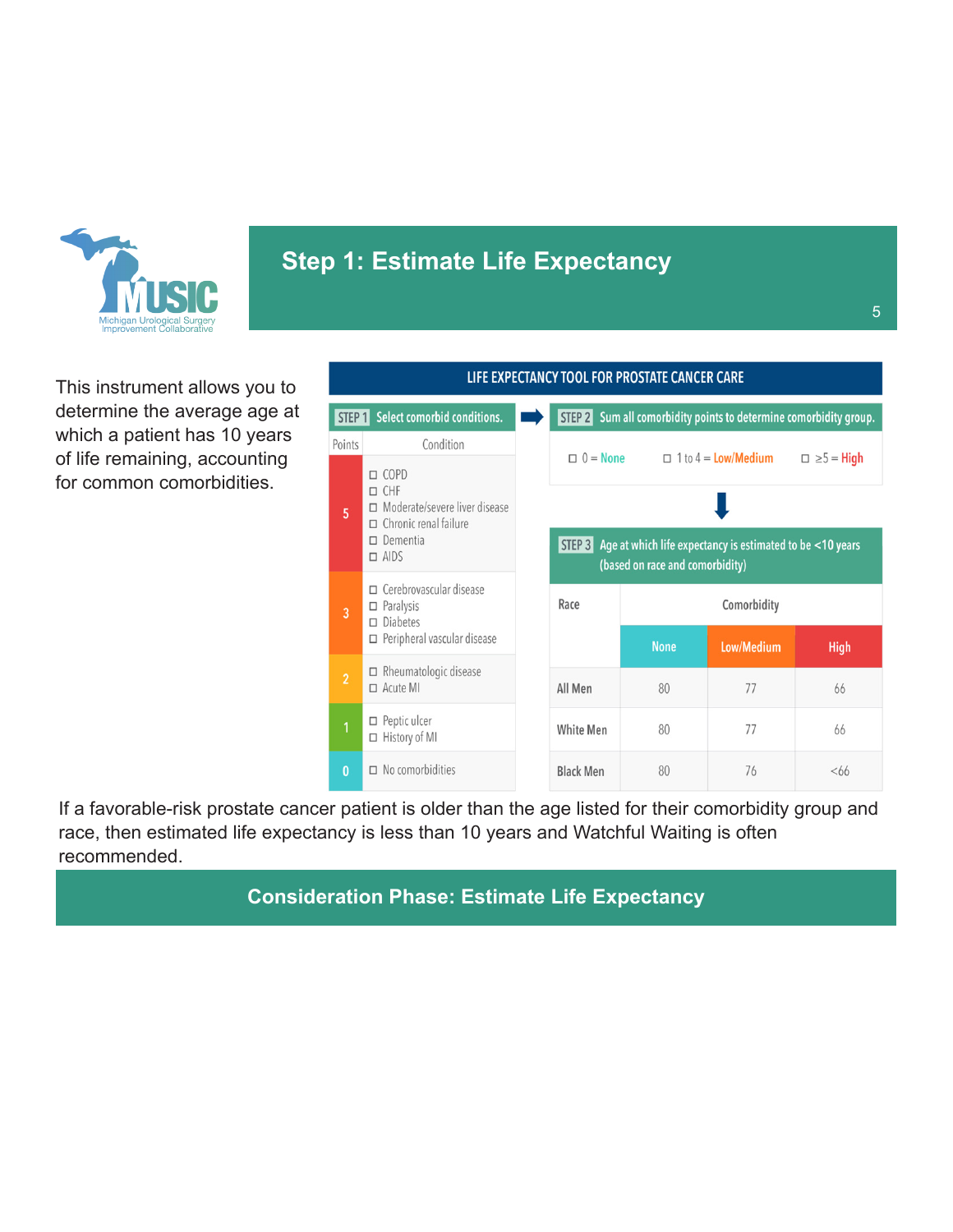# **Alternative Tools for Estimating Life Expectancy**

1) Social Security actuarial estimate accounting for typical health of prostate cancer patients\*

Age at which average man has 20 years of life remaining: 64-65

Age at which average man has 10 years of life remaining: 79-80

If a favorable-risk prostate cancer patient is older than 80, then life expectancy is less than 10 years and Watchful Waiting is often recommended. This age may be younger in men with significant comorbidities as this tool does not account for other medical conditions.

*\*Adapted from Kent M, et al. BMC Med 14:25, 2016*

2) Web-based tool evaluating competing risks of death from prostate cancer and other comorbid conditions available at: **https://www.mskcc.org/nomograms/prostate**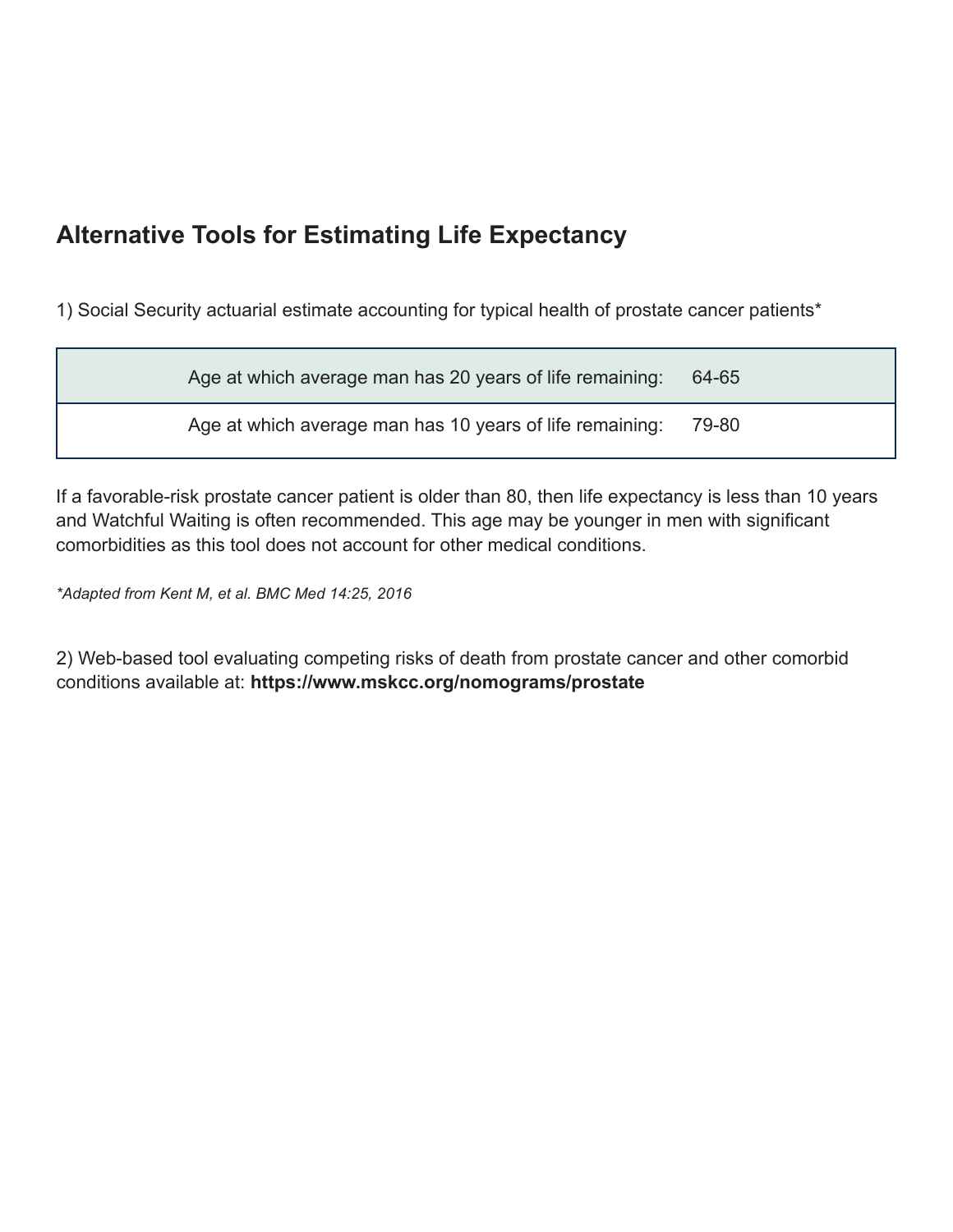

**Step 2: Determine Appropriateness for AS Based on MUSIC Criteria**

Using initial biopsy results, evaluate a patient's appropriateness for Active Surveillance as established by the MUSIC Consensus Panel.

| <b>Gleason Grade and Tumor Volume</b>                                                  | <b>Panel Recommendation(s)</b>        |
|----------------------------------------------------------------------------------------|---------------------------------------|
| <b>Low Volume Gleason 6</b><br>Definition: 1-2 cores positive and no cores >50% cancer | <b>Strongly Consider Surveillance</b> |
| Intermediate Volume Gleason 6                                                          | <b>Strongly Consider Surveillance</b> |
| Definition: 1-2 cores positive and any core >50% cancer OR                             | <b>OR</b>                             |
| 3-5 cores positive no more than 2 cores with >50% cancer                               | Consider Surveillance*                |
| <b>High Volume Gleason 6</b>                                                           | <b>Consider Surveillance</b>          |
| Definition: 3-5 cores positive and 3 or more with >50% cancer OR                       | <b>OR</b>                             |
| 6 or more cores positive                                                               | Uncertain*                            |
| Low Volume Gleason 3+4                                                                 | <b>Consider Surveillance</b>          |
| Definition: 1-3 cores positive and no cores containing 3+4                             | <b>OR</b>                             |
| with $>50\%$ cancer                                                                    | Uncertain*                            |

\*Dependent upon other patient characteristics such as PSA density, sexual interest, and race/ethnicity. (See placard on flip-side for more specific detail).

**Consideration Phase: Determine Appropriateness Based on MUSIC Criteria**

6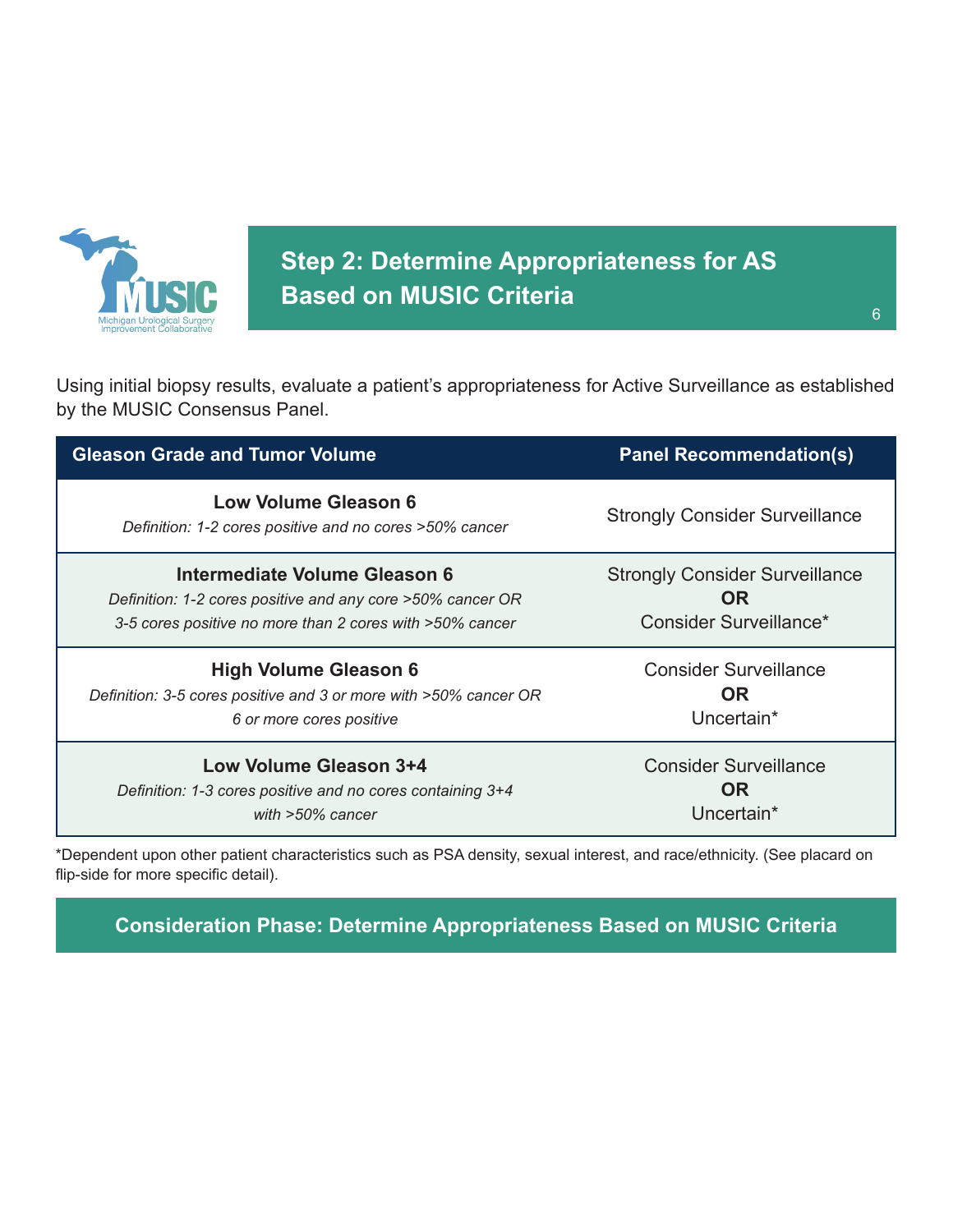#### **Additional Details on Evaluating Appropriateness for AS Based on MUSIC Criteria**

This placard is used to present the MUSIC appropriateness panel recommendations for Active Surveillance for 160 different clinical scenarios considered by the panel. Scenarios differed based on Gleason score, tumor volume, PSA density, race, life expectancy, and sexual function/interest.

Directions for use: 1) Select a quadrant on this chart based on a patient's Gleason score and tumor volume. 2) Within that quadrant locate the appropriate PSA density and sexual function row. 3) Move horizontally across row to the location that matches patient's life expectancy and race as indicated at the top of table. That location will provide the specific recommendation for a patient meeting all of the criteria.

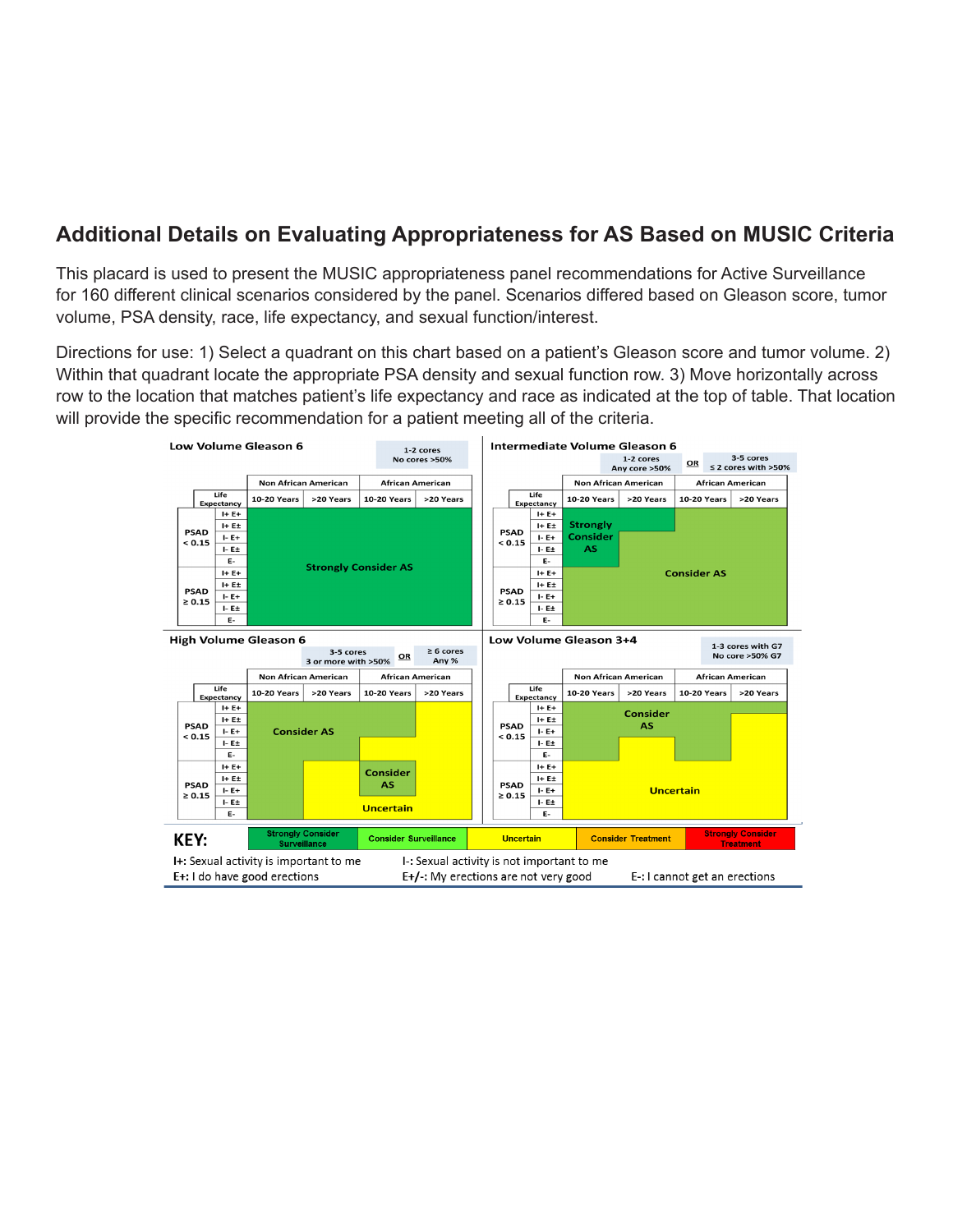

### **Step 3: Confirmatory Testing**

A very important consideration for men diagnosed with favorable-risk prostate cancer is the possibility of underestimating the true grade and/or volume of the tumor. Previous work from MUSIC, and elsewhere, has determined that information available at the time of diagnosis (e.g., PSA, results of diagnostic biopsy, clinical T stage) underestimates the true volume and grade of cancer in 30-50% of patients.

**Thus, confirmatory testing is recommended to increase confidence that Active Surveillance is an appropriate form of management.** Results from such tests may indicate that definitive local treatment is more appropriate.

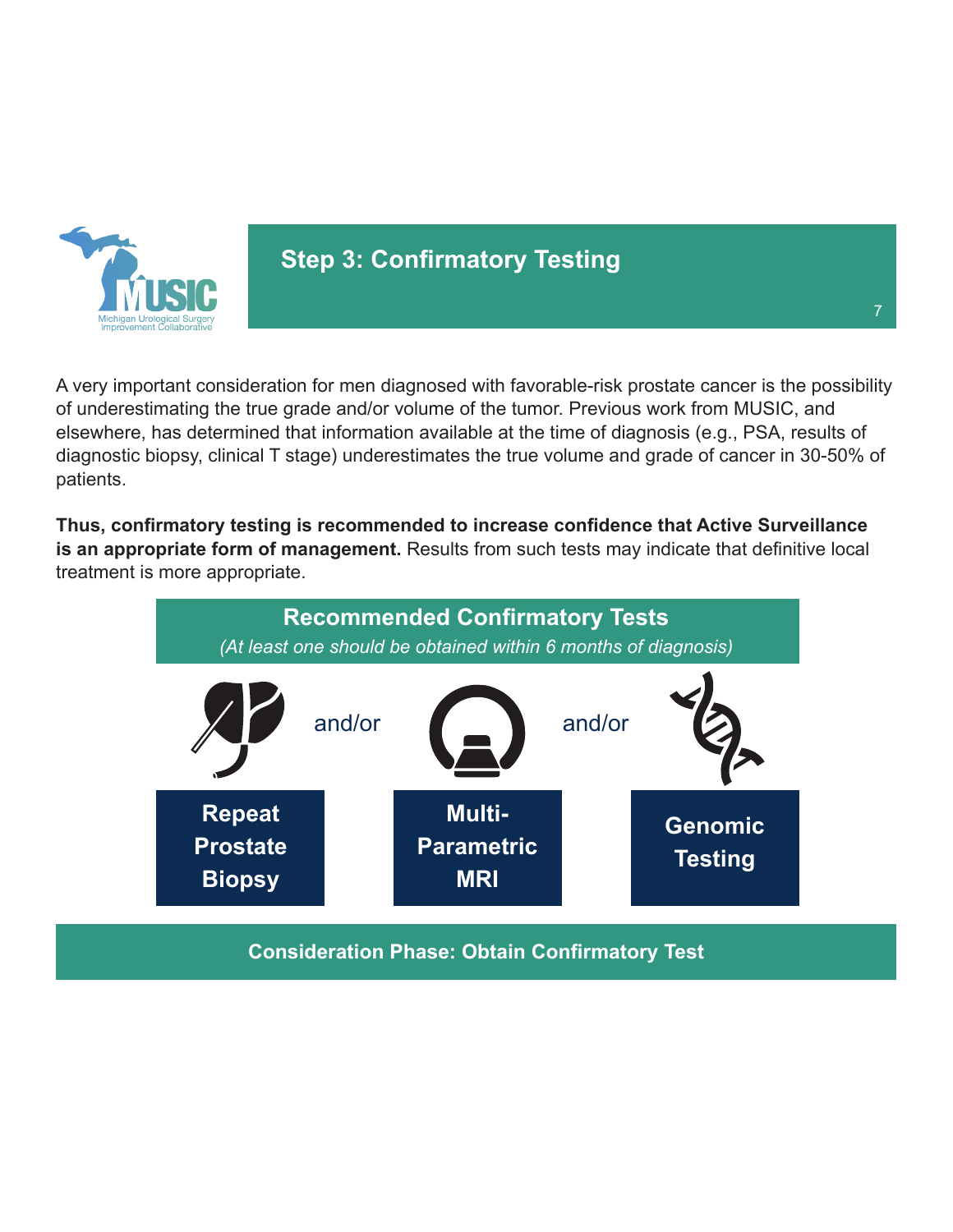

### **Interpretation of Confirmatory Test Results**

One or more of the recommended Confirmatory Tests should be performed within 6 months of diagnosis to increase confidence around appropriate cancer risk-stratification.

| <b>Test Options</b>                | <b>Reassuring Confirmatory Test Result</b>                                                                                                       | <b>Recommended Response to</b><br><b>Non-Reassuring Test Result</b>                         |
|------------------------------------|--------------------------------------------------------------------------------------------------------------------------------------------------|---------------------------------------------------------------------------------------------|
| <b>Repeat Prostate</b><br>Biopsy*  | Biopsy grade and volume remain consistent<br>with AS appropriateness criteria                                                                    | Shared-decision making to consider treatment<br>more strongly                               |
| <b>Multi-Parametric</b><br>$MRI**$ | Absence of PIRADS 4 or 5 lesion                                                                                                                  | Proceed to targeted biopsy or shared-decision<br>making to consider treatment more strongly |
| <b>Genomic</b><br>Testing***       | <b>Prolaris</b> $-$ <3% probability of CaP mortality<br><b>Oncotype Dx</b> $ >$ 80% freedom from primary<br>Gleason 4<br>Decipher Score $ <$ 0.2 | Shared-decision making to consider treatment<br>more strongly                               |

\*Should be at least 12 cores, consider anterior sampling or saturation biopsy.

\*\*Obtain at least 6 weeks but no more than 6 months from biopsy. Must involve: 3T magnet, multi-parametric imaging with appropriate sequences (DWI,T2), appropriate radiologic expertise.

\*\*\*With diagnostic biopsy or repeat biopsy.

**Step 4:** Once results of Confirmatory Tests are available, engage again in shared-decision making. At this point, the conversation should reconsider the merits of definitive treatment versus Active Surveillance based on the full set of information from estimation of life expectancy, evaluation of appropriateness, and interpretation of Confirmatory Test results.

**Consideration Phase: Confirmatory Test Recommendation and Interpretation**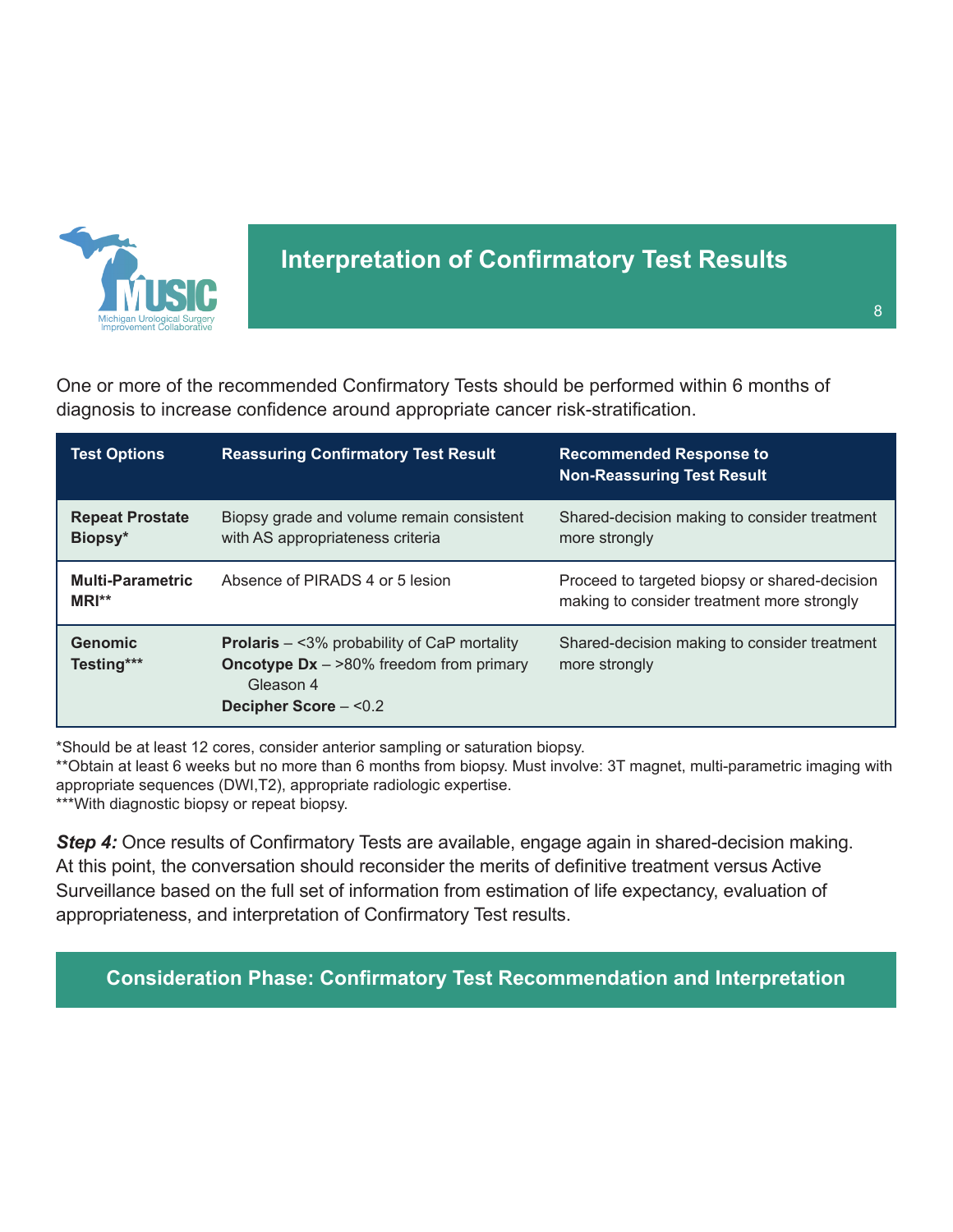

### **Surveillance Phase**

After the Consideration Phase many patients will decide to pursue Active Surveillance. At this point, patients enter the surveillance phase, a period that involves regular follow-up evaluations and testing to monitor for changes in the risk of the cancer. The specific evaluations include PSA testing, clinical examinations, and reassessments of tumor burden via repeat biopsy and MRI imaging.

The goal of this section is to provide a **roadmap for how to perform surveillance**.



This document outlines two separate surveillance plans (High-intensity and Low-Intensity) that vary with respect to the frequency of follow-up testing. The decision to pursue one pathway or another is based on clinical parameters and patient preferences, guided by the urologist's opinion and experience. Both surveillance plans are distinctly different from Watchful Waiting, which only involves PSA and clinical examinations.

#### **Surveillance Phase**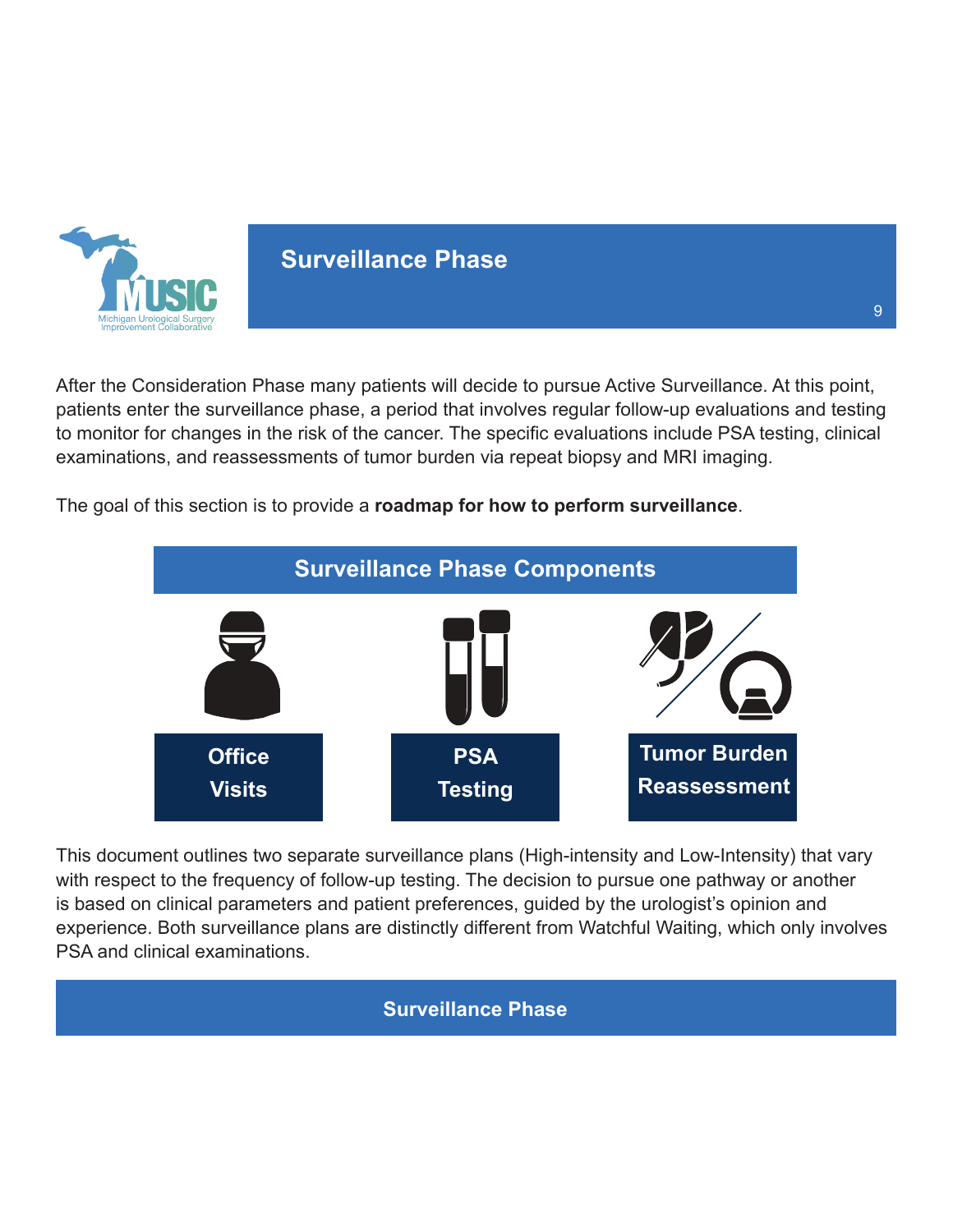

### **Surveillance Phase**

MUSIC recommends that patients choose between surveillance plans that vary in the frequency of planned follow-up. These plans were modelled on established protocols from centers with extensive experience in Active Surveillance<sup>1,2</sup>. In the absence of evidence that one plan is clearly superior, the decision for which to pursue should be made between patient and provider after considering risks, benefits and pragmatic aspects of both plans.

#### **High-Intensity Surveillance Plan**

| <b>Diagnosis</b>                                         | <b>Confirmatory Test</b>                                 | <b>Surveillance Phase</b> |                                     |
|----------------------------------------------------------|----------------------------------------------------------|---------------------------|-------------------------------------|
| <b>PSA</b>                                               |                                                          | Obtain every 6 months     | Continue until                      |
| <b>DRE</b>                                               |                                                          | Obtain every 6 months     | deterioration<br>in health or age   |
| <b>Tumor Burden</b><br>Reassessment*+<br>(Biopsy or MRI) | Obtain test(s)<br>within 6 months of<br><b>Diagnosis</b> | Obtain every 12 months    | or change in<br>patient preferences |

#### **Low-Intensity Surveillance Plan**

| <b>Diagnosis</b>                                        | <b>Confirmatory Test</b>                                 | <b>Surveillance Phase</b>             |                                                                                            |
|---------------------------------------------------------|----------------------------------------------------------|---------------------------------------|--------------------------------------------------------------------------------------------|
| <b>PSA</b>                                              |                                                          | Obtain every 12 months                | Continue until<br>deterioration<br>in health or age<br>or change in<br>patient preferences |
| <b>DRE</b>                                              |                                                          | Obtain every 12 months                |                                                                                            |
| <b>Tumor Burden</b><br>Reassessment*<br>(Biopsy or MRI) | Obtain test(s)<br>within 6 months of<br><b>Diagnosis</b> | Obtain at least once every<br>3 years |                                                                                            |

\* Biopsy should occur at least every 2 years.

+ Genomic testing can be obtained on initial or subsequent biopsy at provider discretion. Consider likelihood of non-reimbursement for repeat genomic testing since this is not yet an established process.

**Surveillance Phase: How to Perform Surveillance**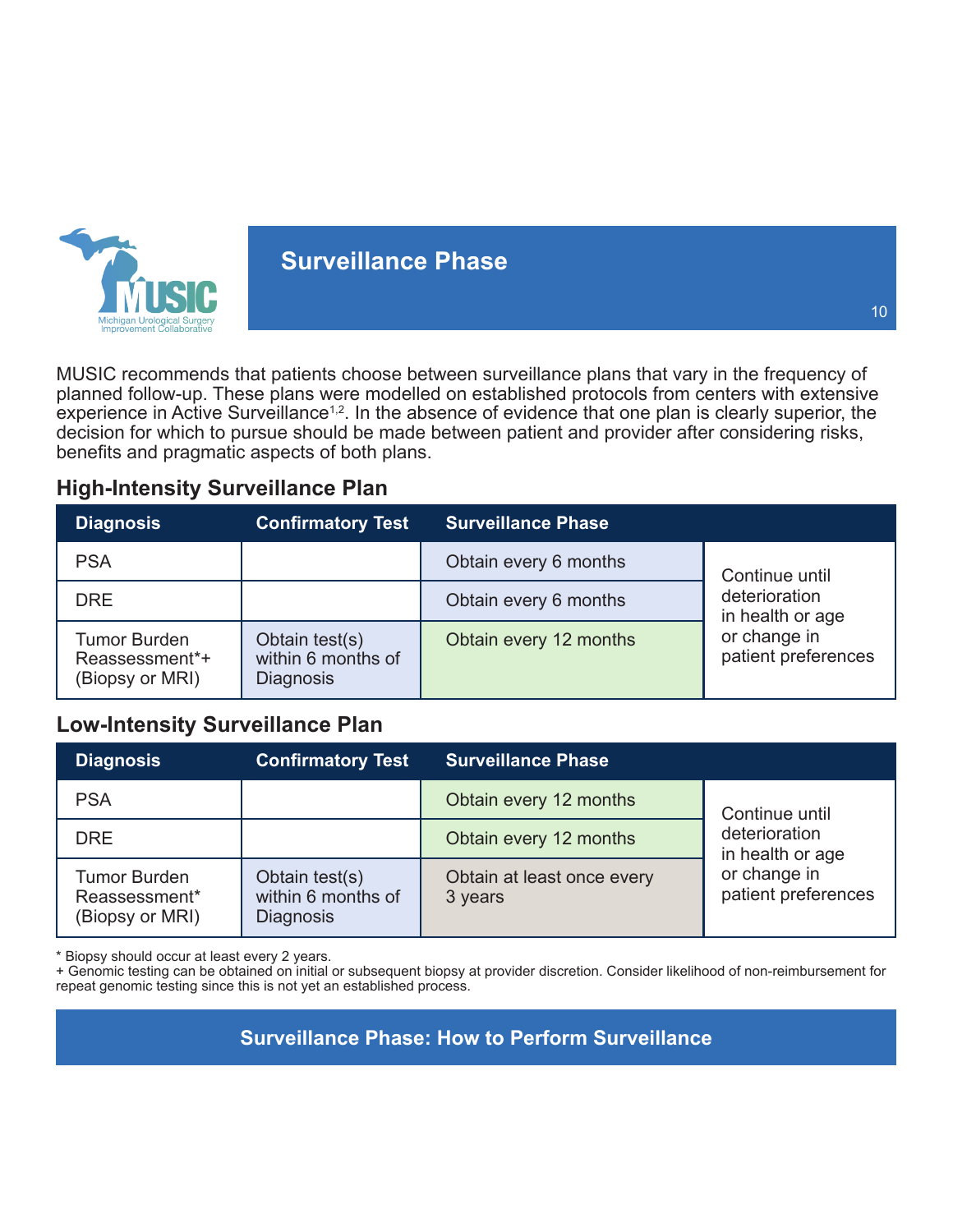# **Watchful Waiting Plan**

Watchful Waiting is typically reserved for men with an estimated life expectancy of less than 10 years.

| <b>Diagnosis</b>                                    | <b>Surveillance Phase</b> |                                                             |
|-----------------------------------------------------|---------------------------|-------------------------------------------------------------|
| <b>PSA</b>                                          | Obtain every 12 months    |                                                             |
| <b>DRE</b>                                          | Obtain every 12 months    | Consider imaging                                            |
| <b>Tumor Burden Reassessment</b><br>(Biopsy or MRI) | Not performed             | or systemic therapy<br>(ADT) for suspicion<br>of metastases |
| Genomics                                            | Not performed             |                                                             |

1 High-Intensity Surveillance Plan most consistent with Johns Hopkins protocol — Tosoian JJ, et al., Eur Urol 69:576-81, 2016.

2 Low-Intensity Surveillance Plan most consistent with Toronto protocol — Klotz L, et al., J Clin Oncol 33:272-7, 2015.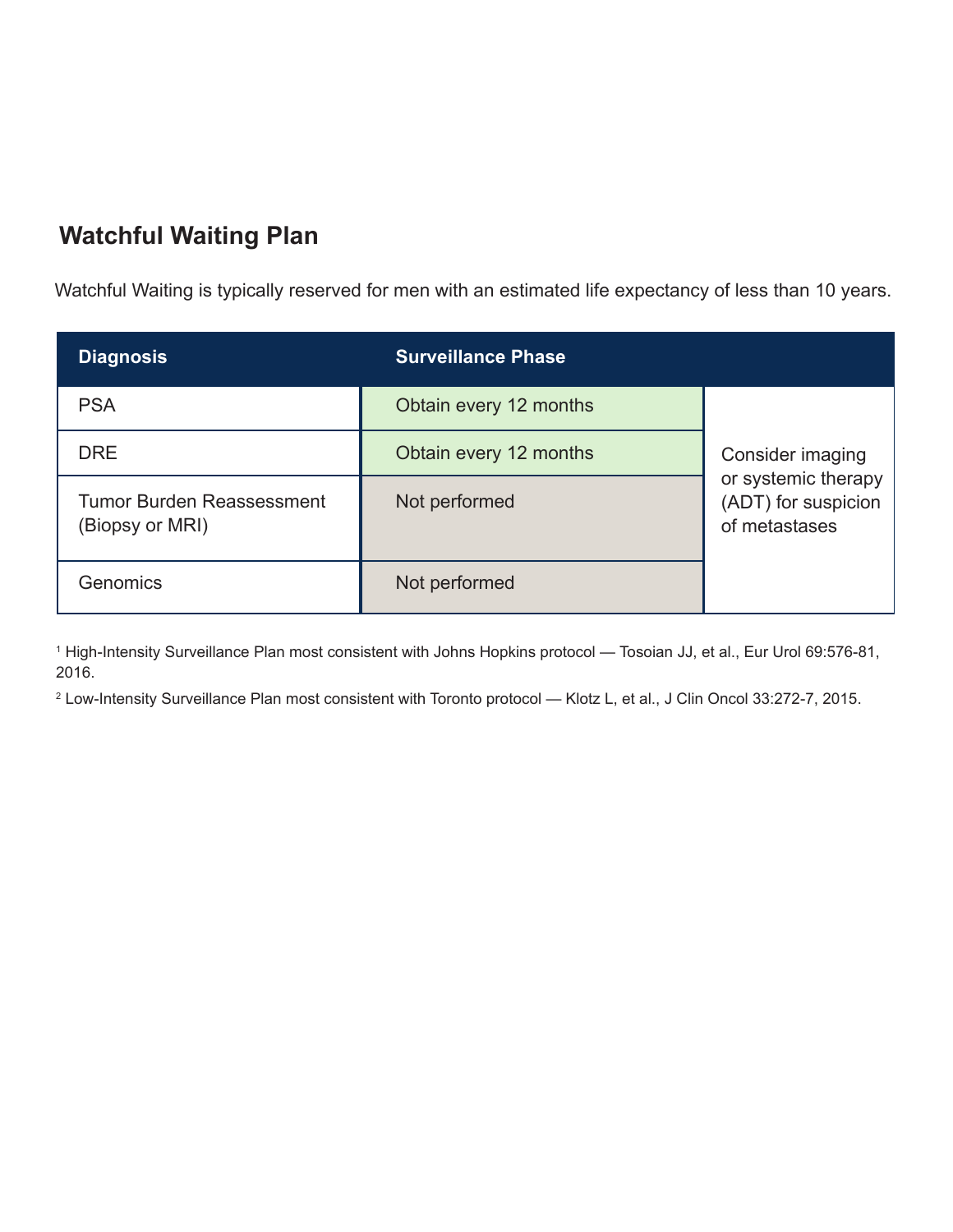

# **When to Perform Additional Testing While on Surveillance**

| <b>Scenarios That Should Prompt</b><br><b>Further Investigation</b> | <b>Recommended Response</b>                                                                                 |
|---------------------------------------------------------------------|-------------------------------------------------------------------------------------------------------------|
| <b>New and Concerning DRE Findings</b>                              | Early tumor burden reassessment                                                                             |
| <b>Rapid PSA Kinetics</b><br>Definition: PSA doubling time <3 years | Shorter interval repeat PSA testing for significant<br>single PSA rise                                      |
|                                                                     | Early tumor burden reassessment for confirmed<br>and sustained velocity increase                            |
| <b>Other Clinical Suspicion for</b><br><b>Disease Progression</b>   | Early tumor burden reassessment                                                                             |
| <b>Patient Preference</b>                                           | Modify intensity of surveillance or transition to<br>treatment, if sustained changes in patient preferences |

### **Surveillance Phase: When to Perform Additional Test(s)**

11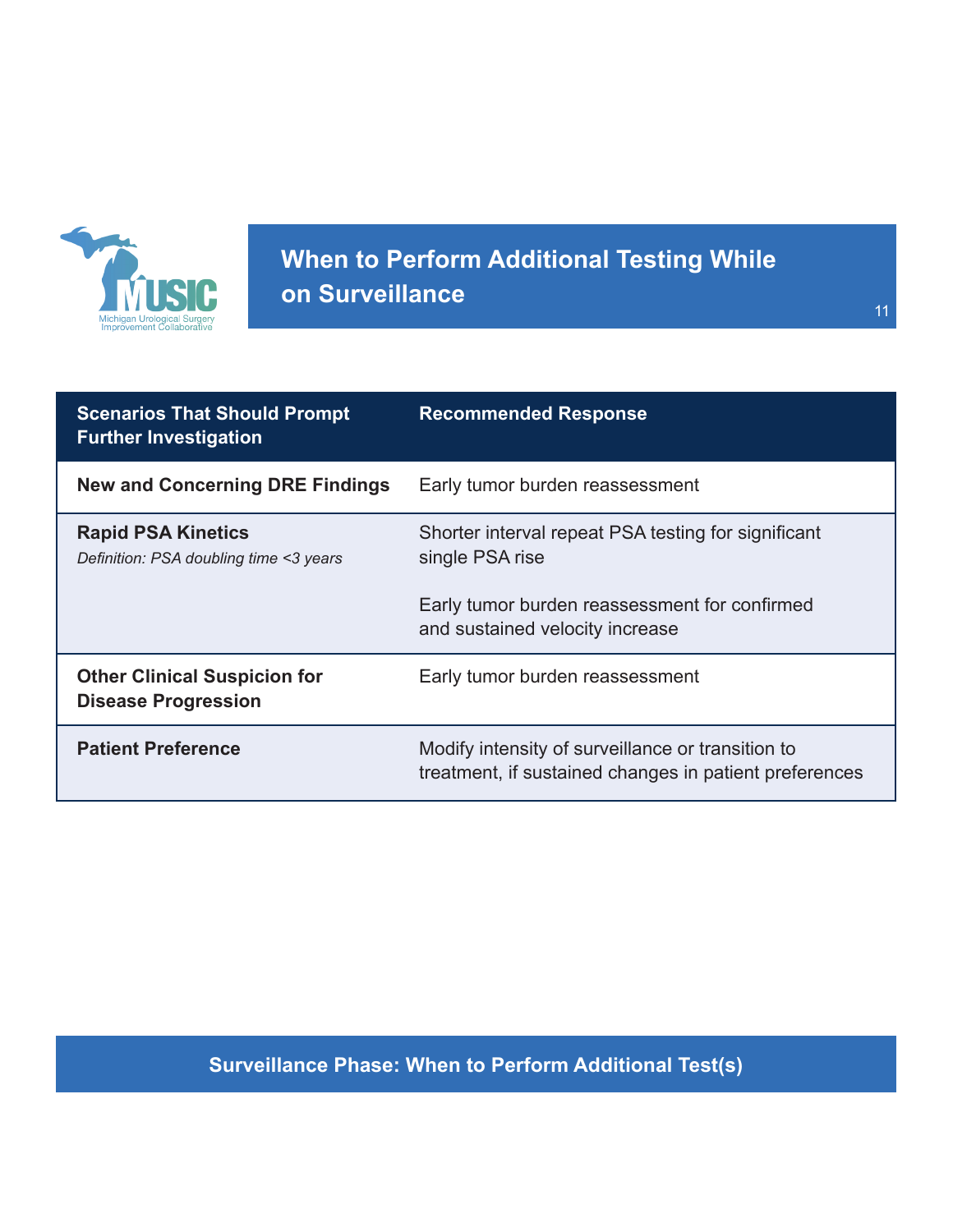

### **Transitioning to Treatment**

If at some point in follow-up a patient's clinical profile or preferences change, a transition to an alternative management strategy may be warranted.

**Transitioning to more aggressive management:** Clinical results obtained in follow-up suggesting cancer progression or changing patient preferences may prompt a transition to more aggressive treatment, such as surgery or radiation. In the event that any of the following test results occur, another round of shared-decision making to consider a transition to more definitive treatment is recommended.

| <b>Surveillance Test</b>  | <b>Result to Prompt Discussion Regarding Transition to</b><br><b>Definitive Treatment</b>                                                                                                                     |
|---------------------------|---------------------------------------------------------------------------------------------------------------------------------------------------------------------------------------------------------------|
| <b>Biopsy</b>             | Progression of tumor burden to a higher risk category<br>Consider results in context of MUSIC Appropriateness Criteria                                                                                        |
| <b>MRI</b>                | New PI-RADS 4 OR 5 lesion or significant change in known lesion<br>MRI changes may prompt further evaluation with biopsy or direct transition to<br>definitive treatment based on patient/provider preference |
| <b>Genomic Test</b>       | Reclassification into a higher genomic risk category                                                                                                                                                          |
| <b>Patient Preference</b> | Desire of patient to forego continued surveillance in favor of treatment                                                                                                                                      |

**Transitioning to Watchful Waiting:** Should be considered if new health conditions suggest a patient's life expectancy drops below 10 years.

**Transitioning to Treatment: Deciding When to Stop Surveillance**